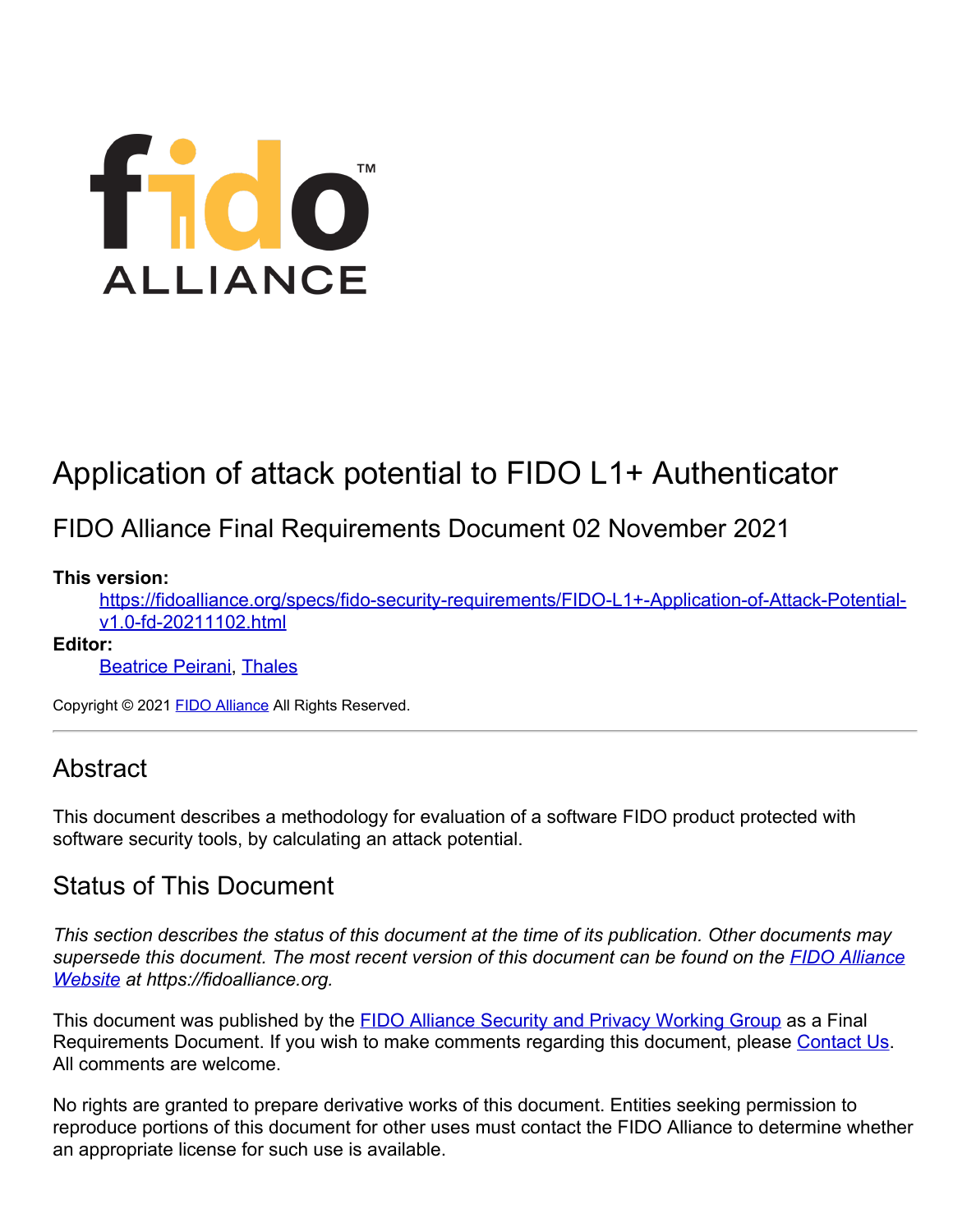Implementation of certain elements of this Requirements Document may require licenses under third party intellectual property rights, including without limitation, patent rights. The FIDO Alliance, Inc. and its Members and any other contributors to the Requirements Document are not, and shall not be held, responsible in any manner for identifying or failing to identify any or all such third party intellectual property rights.

THIS FIDO ALLIANCE REQUIREMENTS DOCUMENT IS PROVIDED "AS IS" AND WITHOUT ANY WARRANTY OF ANY KIND, INCLUDING, WITHOUT LIMITATION, ANY EXPRESS OR IMPLIED WARRANTY OF NON-INFRINGEMENT, MERCHANTABILITY OR FITNESS FOR A PARTICULAR PURPOSE.

# Table of Contents

- [1. Notation](#page-2-0)
	- [1.1 Version](#page-2-1)
- [2. Introduction](#page-2-2)
- [3. Scope](#page-2-3)
- [4. Glossary and Definitions](#page-3-0)
	- [4.1 Glossary](#page-2-4)
	- [4.2 Definitions](#page-3-1)
- [5. Calculating attack potential](#page-7-0)
	- [5.1 Determining attack potential](#page-4-0)
	- [5.2 Factors to be considered](#page-7-1)
		- [5.2.1 Elapsed time](#page-4-1)
		- [5.2.2 Expertise](#page-4-2)
		- [5.2.3 Knowledge of TOE](#page-5-0)
		- [5.2.4 Windows of opportunity](#page-5-1)
		- [5.2.5 Equipment](#page-6-0)
		- [5.2.6 Replicability](#page-7-2)
- [6. Calculation of attack potential](#page-8-0)
- [7. Examples of software attack methods](#page-12-0)
	- [7.1 Partial attacks on the code protections](#page-10-0)
	- [7.2 Partial attacks on the crypto protections \(WBC\)](#page-10-1)
	- [7.3 Relevant \(full\) attacks methods](#page-12-1)
		- [7.3.1 Local Expert attacker](#page-11-0)
		- [7.3.2 Remote Expert attacker](#page-12-2)
- [A. References](#page-12-3)
	- [A.1 Normative references](#page-12-4)
- 1. Notation
- 1.1 Version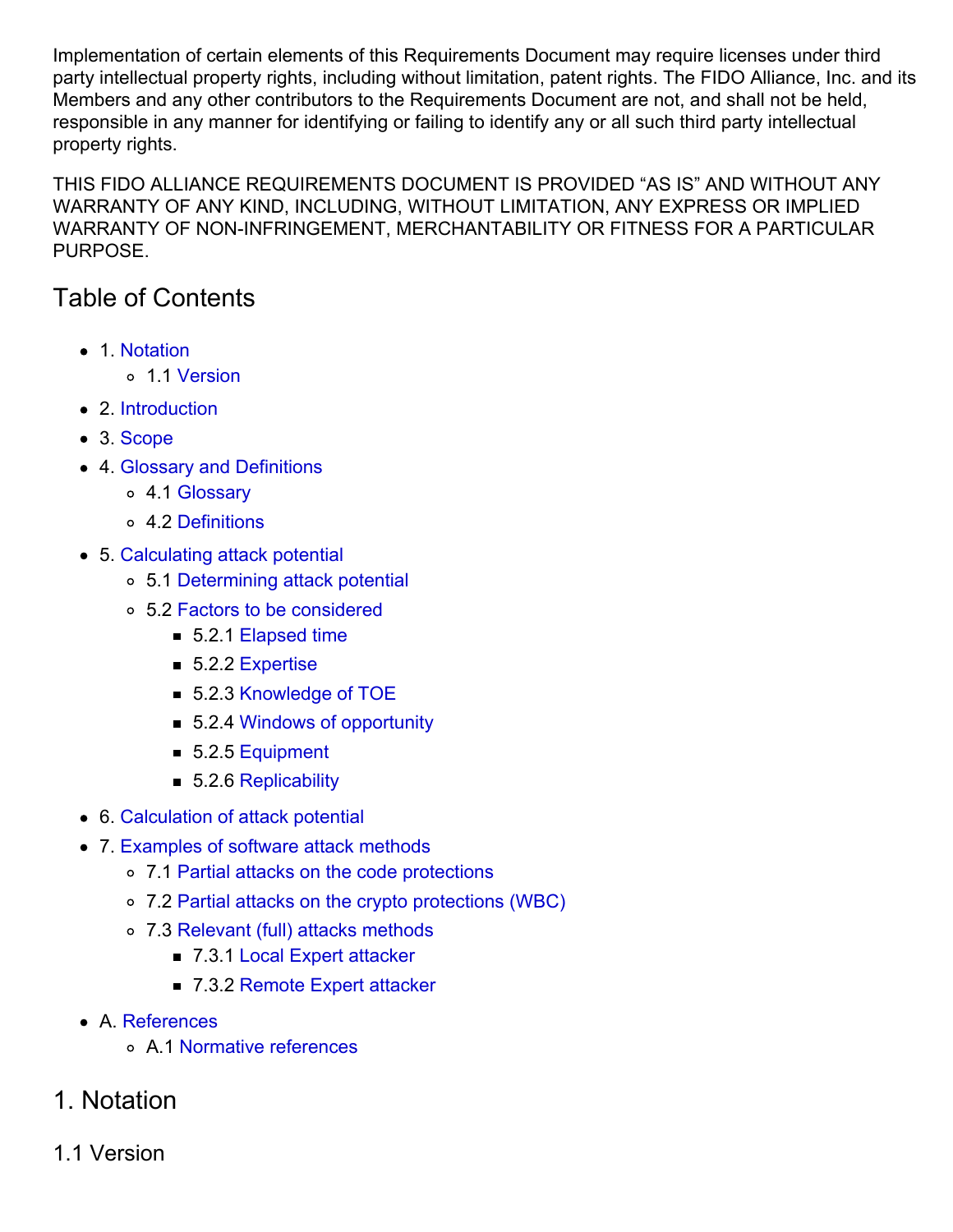<span id="page-2-1"></span><span id="page-2-0"></span>This document version (DV) is DV 1.0.0.

# <span id="page-2-2"></span>2. Introduction

This document describes a methodology for evaluation of a software FIDO product protected with software security tools, by calculating an attack potential. To that aim, this document largely inspires from Annex B of [\[ISOIEC-18045](#page-12-5)], [\[AttackPotentialSmartcards](#page-12-6)] and Annex A of [[TEE-PP](#page-12-7)].

Attack potential is a definition of ability for an attacker to perform a set of attacks. Attack potential is function of expertise, resources, access to the product and motivation of attacker to perform an attack on a given product. This document uses some factors, selected in the list of possible factors identified in [\[ISOIEC-18045](#page-12-5)], and completed by some adequate in a software environment.

# <span id="page-2-3"></span>3. Scope

This document provides a method to calculate the attack potential required by an attacker to succeed in illegally use a software L1+ FIDO product as defined in FIDO Security Reference. As such, it provides guidance for evaluation laboratories on the attack methods that have to be considered in a FIDO L1+ evaluation. Additionally by describing the factors to be considered (this document) and by detailing examples of rating (in [[!FIDO-L1+-AM]]), this document allows harmonization of conducted evaluation between laboratories.

It shall be particularly noticed that the listed attack methods are a minimum set of methods to be considered, based on commonly agreed state-of-the-art (see Bibliography). However, additional attacks may be identified by FIDO laboratories during an evaluation. Finally, not all attack methods are systematically applicable to all software FIDO products.

This document introduces attack paths which are most likely composed – in the context of software products – of several steps (namely partial attack methods or shortly partial attacks) involving various technologies and expertise. The method to calculate the attack potential specified in this document is intended to be used for **complete** attacks only (namely full attacks), i.e., taking into account all the (partial) attack steps required in the realization of the attack.

# 4. Glossary and Definitions

# <span id="page-2-4"></span>4.1 Glossary

- DAST Dynamic Application Security Testing
- DBI Dynamic Binary Instrumentation (framework)
- DCA Differential Computation Analysis
- DFA Differential Fault Analysis
- TOE Target of Evaluation
- WBC White Box Cryptography

# 4.2 Definitions

# **Dynamic Binary Instrumentation framework (DBI)**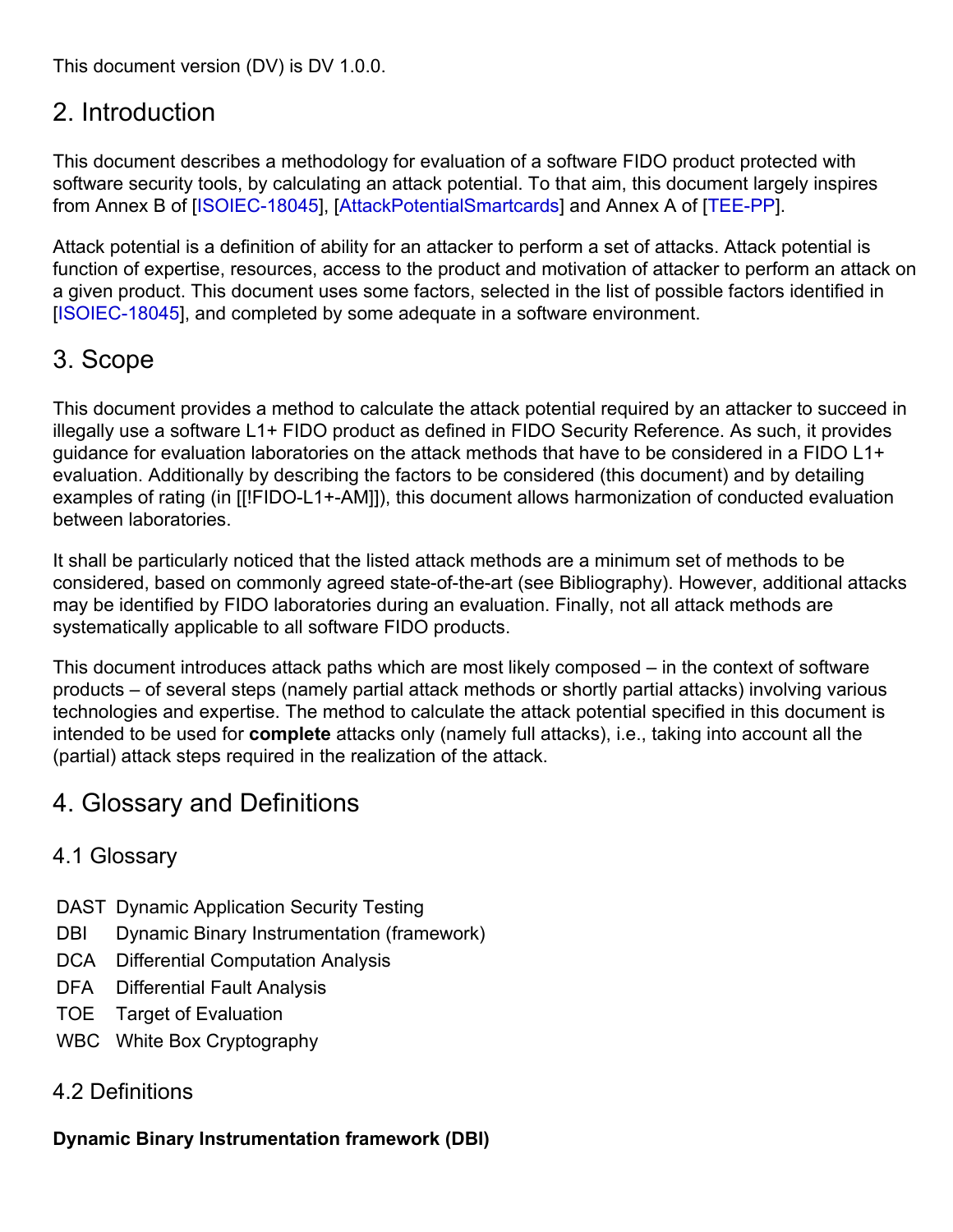<span id="page-3-1"></span><span id="page-3-0"></span>A tool to analyze into detail the behavior of a target program. Initially designed for performance or memory leak detection, this kind of feature also is of great interest for side-channel analysis (through data collection) or fault injection techniques (through dynamic data or control flow modification). NOTE: Frida ([https://www.frida.re/\)](https://www.frida.re/) and Triton (https://triton.quarkslab.com/) are DBIs that are security-oriented, while Pin [\(https://software.intel.com/en-us/articles/pin-a-dynamic-binary-instrumentation-tool](https://software.intel.com/en-us/articles/pin-a-dynamic-binary-instrumentation-tool)), Valgrind [\(http://valgrind.org/docs/valgrind2007.pdf](http://valgrind.org/docs/valgrind2007.pdf)) or DynamoRio [\(https://www.dynamorio.org/](https://www.dynamorio.org/)) have plugins meant for security analysis.

## **Partial Attack**

A partial attack is an attack that targets specifically a feature or a mechanism of the software product. This partial attack may reveal a vulnerability of the product but by definition partial attack is not sufficient to demonstrate that the vulnerability can be exploited in a practical attack scenario (for instance with all other security mechanisms activated).

## **Full Attack**

By opposition to a partial attack, a full attack demonstrates that vulnerabilities can be exploited in a practical attack scenario, i.e., an asset of the FIDO product can be successfully attacked. The demonstration is most likely to include the combination of several partial attacks so that several vulnerabilities are combined to defeat the security mechanisms implemented.

# 5. Calculating attack potential

# 5.1 Determining attack potential

By default in Common Criteria, determining the attack potential during a security certification shall be based on the rating table specified in Annex B of [\[ISOIEC-18045](#page-12-5)]. There are few internationally recognized exceptions to this generic method that are only relevant to particular technical domains namely smartcards [\[AttackPotentialSmartcards](#page-12-6)], hardware devices with security boxes and Trusted Execution Environment [\[TEE-PP](#page-12-7)].

In this document, we considered possible improvements to Annex B of [\[ISOIEC-18045](#page-12-5)] to improve adequacy to the specificities of software products, reusing, when relevant, principles developed in [\[AttackPotentialSmartcards](#page-12-6)] or Annex A of [\[TEE-PP](#page-12-7)].

First, similarly to [\[AttackPotentialSmartcards](#page-12-6)] and Annex A of [\[TEE-PP](#page-12-7)], the calculation of the attack potential for software FIDO products (as specified below) makes the distinction between "Identification" and "Exploitation". Identification phase corresponds to the first creation of the attack (generally requiring most of the resource and skills of the attacker with a given attack potential), while exploitation phase corresponds to the use of the identified/developed tools/techniques to perform the attack on the field (potentially by an attacker with a lower attack potential).

Split of identification and exploitation is also relevant for software products: identification often requires a strong expertise (e.g., reverse engineering hackers), while exploitation in a connected world may be available to anyone (e.g. script kiddies) thanks to Internet published exploit tools and scripts. In the calculation specified in this document, the two attack potential for identification and exploitation phases are therefore combined to obtain the final rating.

Attack methods calculation is mapped onto relevant factors as specified in Annex B of [\[ISOIEC-18045](#page-12-5)]: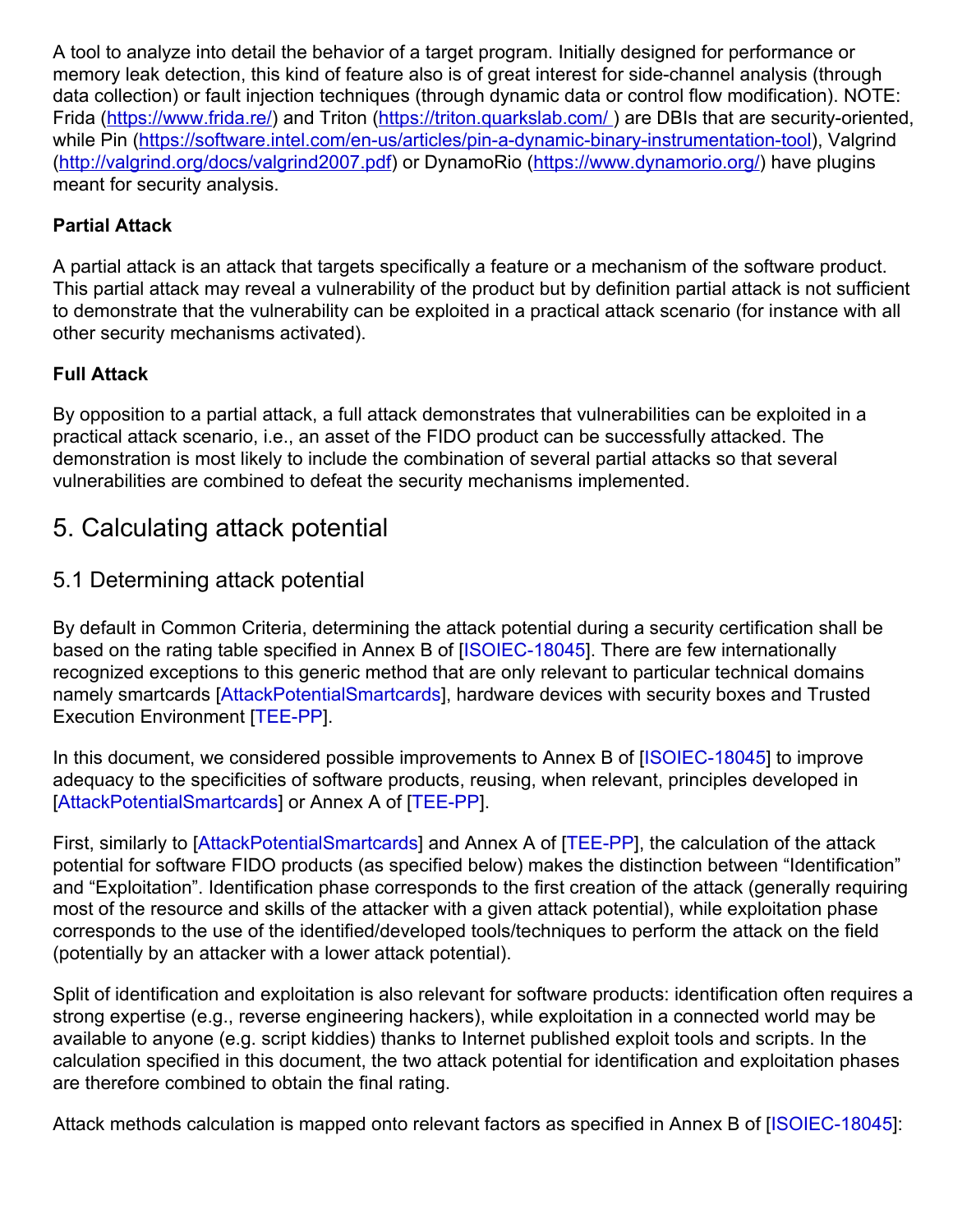<span id="page-4-0"></span>elapsed time,

- expertise,
- knowledge of TOE,
- windows of opportunity and,
- equipment

The document additionally introduces a new factor "**Replicability**" specified in below

Finally, the attack potential of the attacker of the software FIDO product is characterized as Basic, Moderate or High (as defined in [Calculation of Attack Potential](#page-7-3)). FIDO L1+ products must resist to an attacker with minimum of Moderate potential.

# 5.2 Factors to be considered

The following factors are specified in Annex B of [[ISOIEC-18045\]](#page-12-5), except the "Replicability" factor.

## <span id="page-4-1"></span>**5.2.1 Elapsed time**

The time spent by an attacker to identify, prepare, develop and exploit the attack.

In practice for software FIDO products, an evaluator is unlikely to spend more than 45 days attacking the TOE.

The amount of time is as follows:

- Less than one hour
- Between one hour and one day
- Between one day and one week
- Between one week and one month
- More than one month

## <span id="page-4-2"></span>**5.2.2 Expertise**

The technical expertise required for an attacker. He can be:

- Layman: no particular expertise ("script kiddies")
- Proficient: familiar with security behavior, classical attacks
- Expert: familiar with one of the following "software" skills:
	- implemented algorithms and protocols (or cryptography),
	- principles and concepts of security,
	- ∘ techniques and tools for the definition of new attacks including WBC (and well-known attacks like side-channel DCA or fault DFA),
	- and reverse engineering, especially in a mobile execution environment.
- Multiple Expert: familiar with several software skills (these skills must be strictly different, e.g. reverse engineering and (WB) cryptography…)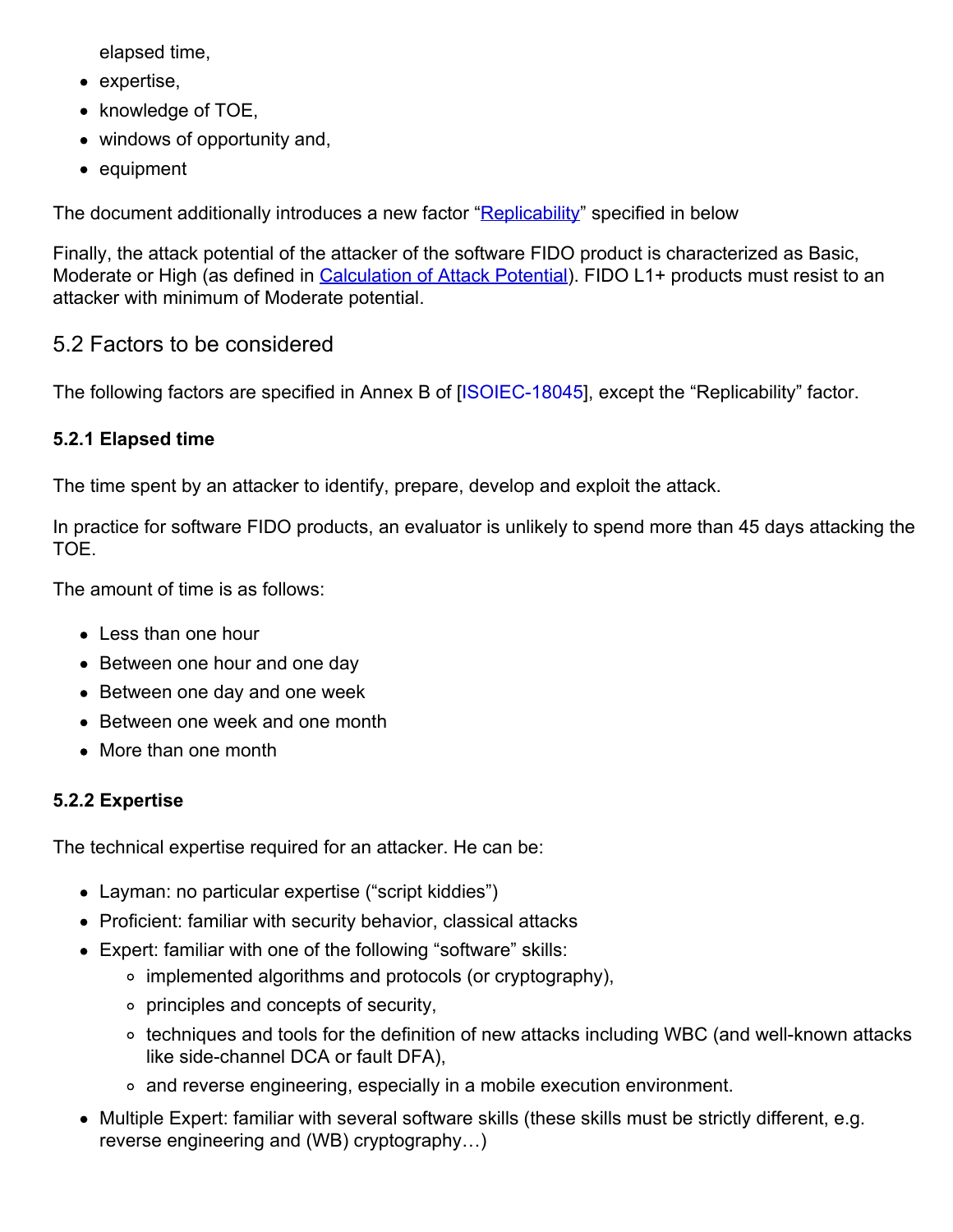## <span id="page-5-0"></span>**5.2.3 Knowledge of TOE**

The knowledge of the design and operation of the target of evaluation. It can be:

- Public: access to public information only, e.g. available on the Internet, App Store
- Restricted: access to information given by the vendor, with restricted diffusion (e.g. covered by NDA), e.g. functional specification
- Sensitive: access to information obtained by social or reverse engineering of developers, e.g. high level design, or reverse engineering of the development kits libraries or tools that are restrictedly shared (e.g. covered by NDA)
- Critical: access to information restricted to few individuals and likely cannot be obtained through social engineering or attacks on development kits and thus require an enormous effort to be retrieved within developer information system (including with insider support).

#### <span id="page-5-1"></span>**5.2.4 Windows of opportunity**

Windows of opportunity factor as specified in Annex B of [\[ISOIEC-18045](#page-12-5)] refers to the access opportunity to the target product that is required for the attack. In generic cases access opportunity may be estimated in access duration or quantity of product samples. However, access duration is already considered in "Elapsed Time" factor and quantity of samples is not relevant for software products. This in the context of this document access opportunity shall be estimated considering the difficulty required in accessing one or several valid functional software instances without the attack being noticed (e.g. by a FIDO product owner or administrator):

- Unlimited access: only one instance is enough or no enrolment required or unlimited enrolments are possible
- Easy access: one or few instances may be required or simple enrolment process
- Moderate access: several instances are required or enrolment is mandatory to proceed with sensitive operations
- Difficult access: significant number of instances or mandatory enrolment process completed with out of band verifications to proceed with sensitive operations
- None: require number of instances or enrolled account that cannot be obtained by an attacker.

#### **5.2.5 Equipment**

- Standard: all software tools are available on Internet or at reasonable cost
- Specialized: all software tools are either costly or need some customized development
- Bespoke: all software tools are highly sophisticated, costly, and developed for a targeted application

The following table gives some examples of tools at standard and specialized levels.

| Tool                      | Equipment |
|---------------------------|-----------|
| Tools for code protection |           |
| Smartphone emulator       | Standard  |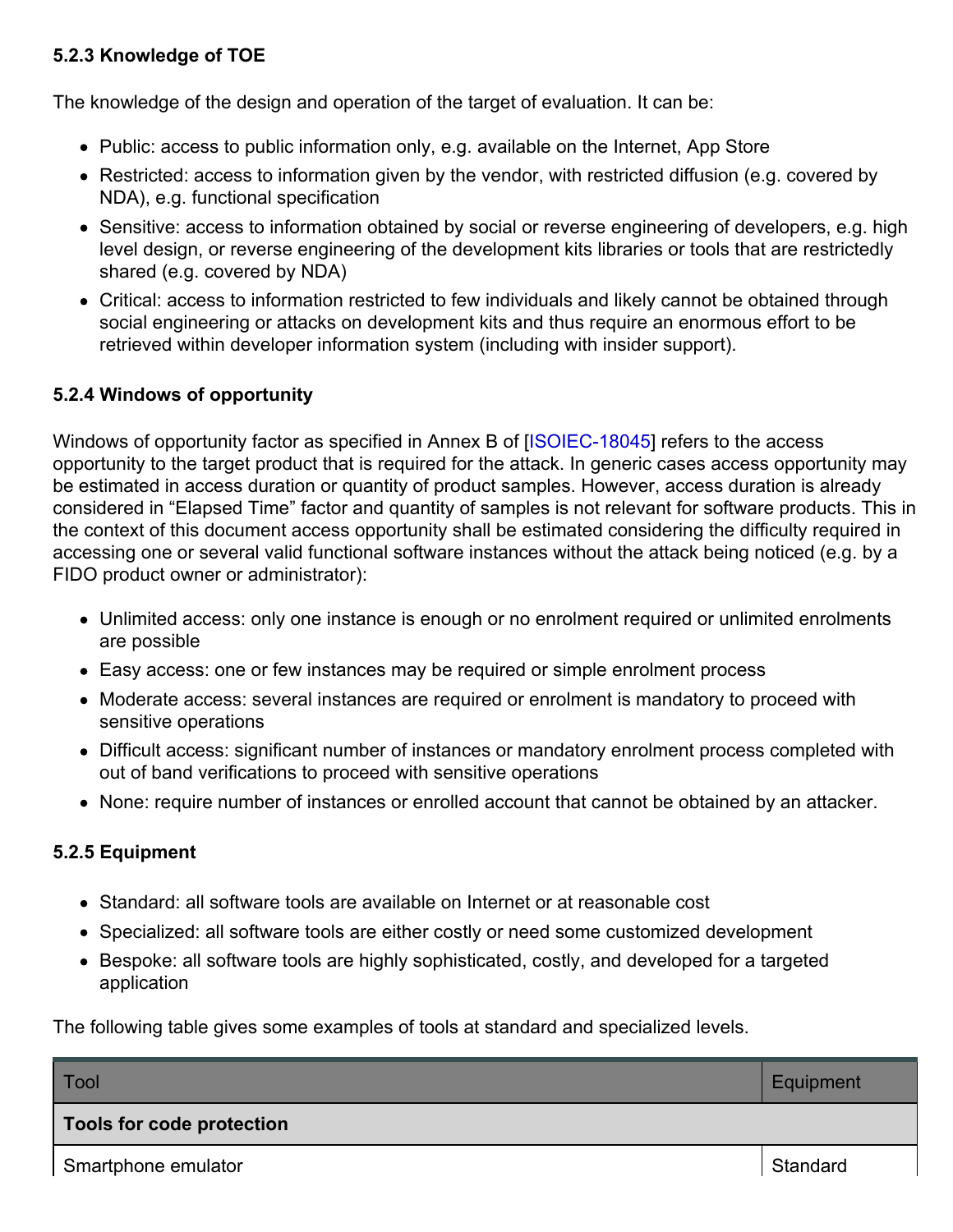<span id="page-6-0"></span>

| Disassembler and/or decompiler (ex: IDA Pro)                  | Standard    |  |
|---------------------------------------------------------------|-------------|--|
| Debuggers or Dynamic Instrumentation tools                    | Standard    |  |
| Leaks or public exploits                                      | Standard    |  |
| DAST tools (ex: HCL AppScan)                                  | Specialized |  |
| Services done by expert using its own set of customized tools | Specialized |  |
| Tools for cryptographic protections                           |             |  |
| Side Channel Tools (ex: Side Channel Marvels)                 | Standard    |  |
| Advanced Side Channel Tools (ex: eShard esDynamic)            | Specialized |  |
| Services done by expert using its own set of customized tools | Specialized |  |

## <span id="page-6-1"></span>**5.2.6 Replicability**

Replicability is a new factor (compared to referenced state of the art).

In the current application of the Common Criteria methodology for calculating an attack potential, the calculation estimates (1) the attacker's effort to identify the presence of a vulnerability and (2) the effort to reproduce (exploit) it on similar samples. It is particularly true in several industries where produced/manufactured products in a "family" are all identical (e.g., smart cards).

In the context of software products installed on mobile devices, each compiled/delivered product may have specificities since the mobile market is heterogeneous. As such the software products may slightly differ by their design and in addition the prerequisites (e.g., existence of root exploit) to succeed an attack may greatly vary from one device to another. The direct consequence is that it is no necessary easy to replicate an attack identified on a particular environment (i.e., device and operating system); onto another environment (i.e., different device or different instance of the software). For example installed software and related sensitive data could be bound to the device/instance to reduce replicability (here cloning) opportunities.

To represent the capability of an attacker to exploit the vulnerability on a large set of devices or with limited customization effort, a new factor "Replicability" is defined as follows:

- Easy: the attack is generic and thus can only be exploited on all or several range of instances of the software products and/or are conditioned to the presence of technical prerequisites that are commonly encountered within the (mobile) environment including on last generation of devices
- Moderate: the attack can only be exploited on a full range of instances of the software products and/or are conditioned to the presence of technical prerequisites that are commonly encountered within the (mobile) environment but on limited number of devices (e.g., outdated or more than 3 years old smartphones)
- Difficult: the attack can only be exploited on very few instances of the software products and/or are conditioned to the presence of technical prerequisites that are very unlikely within the mobile environment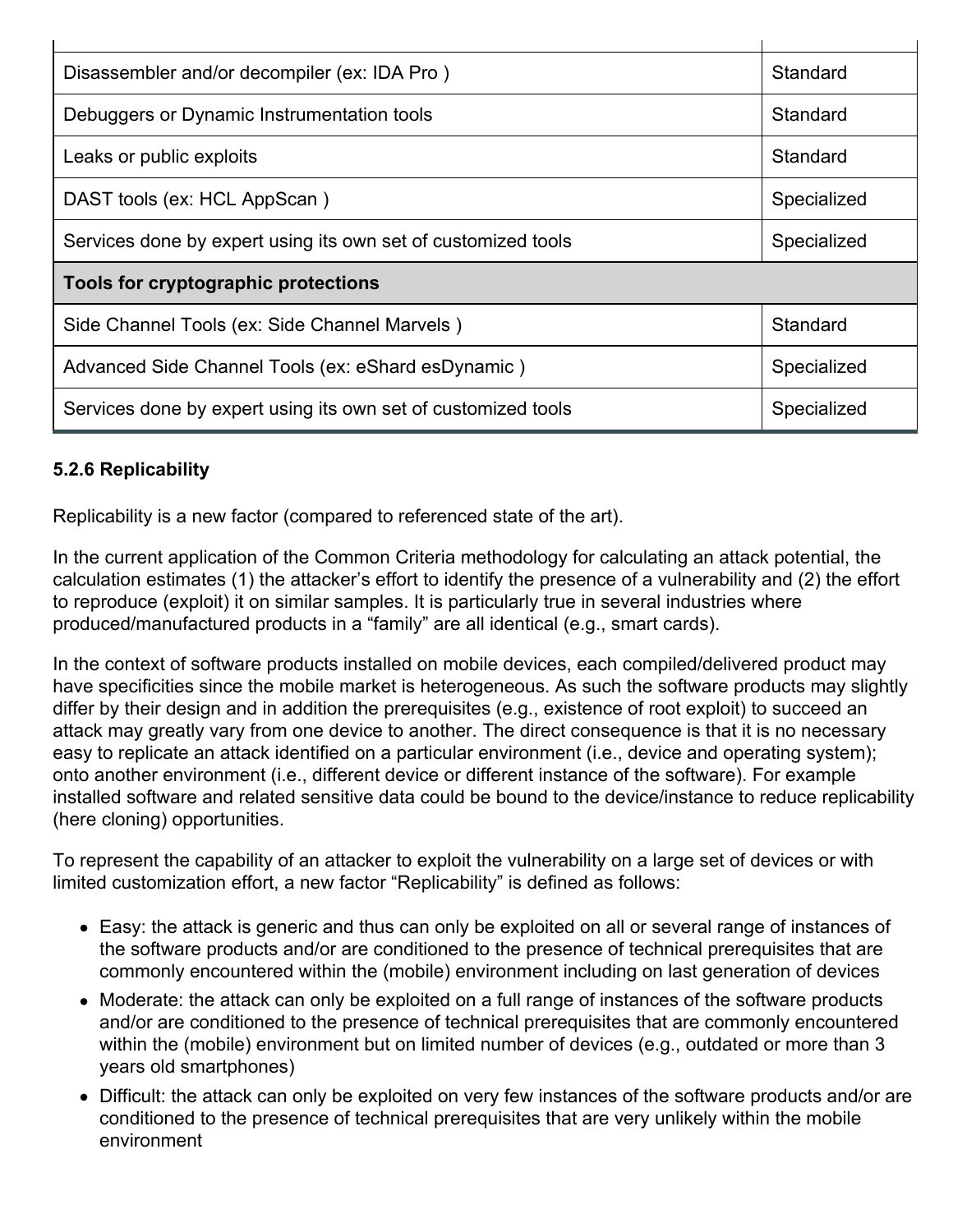<span id="page-7-2"></span><span id="page-7-1"></span><span id="page-7-0"></span>As illustrated above, the "Replicability" factor shall strictly focus on the likelihood of the attack replication in several contexts: is it possible to repeat the attack and what are the difficulties to setup the attack on various software products instances? It shall not be confused however with the impact of the attack which are use cases specific and therefore shall be considered during security risk assessment but not during attack potential calculation.

The following table gives a replicability level according to the likelihood of the attack.

| <b>Attack likelihood</b>                                                                                                                                                                                  | Environment                                                                                                                               | <b>Replicability</b> |
|-----------------------------------------------------------------------------------------------------------------------------------------------------------------------------------------------------------|-------------------------------------------------------------------------------------------------------------------------------------------|----------------------|
| The attack setup in exploitation is strictly identical in<br>several contexts.                                                                                                                            | For a large set of operating<br>system versions (e.g., Android<br>from 2.0 to 7) and a large set of<br>devices.                           | Easy                 |
| The attack mandates existence of device or mobile<br>OS vulnerabilities allowing elevated attacker<br>privileges and illegal accesses to OS core features.                                                | Privilege escalation (e.g.,<br>jailbreak, root exploit) or OS<br>vulnerabilities for some years old<br>devices or OS (e.g., 3 years old). | Moderate             |
| The attack only works on a given version of the<br>environment (device and OS) and setup requires to<br>be deeply customized for a specific software<br>instance (e.g., because of existing protections). | Exploitable for a given device<br>and OS version (e.g., Windows<br>Mobile).                                                               | <b>Difficult</b>     |

# <span id="page-7-3"></span>6. Calculation of attack potential

Thanks to the previous chapter describing the relevant factors, the following table makes a correspondence between a factor and a numeric value, to enable a global rating of the attack. This table is inspired from [\[ISOIEC-18045](#page-12-5)].

| Value for identification phase | Value for exploitation phase |  |
|--------------------------------|------------------------------|--|
| <b>Elapsed time</b>            |                              |  |
| $\overline{0}$                 | $\overline{0}$               |  |
| 1                              | $\overline{2}$               |  |
| $\overline{2}$                 | $\overline{4}$               |  |
| 3                              | $6\phantom{1}6$              |  |
| 5                              | 8                            |  |
| Expertise                      |                              |  |
| $\mathbf 0$                    | $\mathbf 0$                  |  |
| $\overline{2}$                 | 3                            |  |
|                                |                              |  |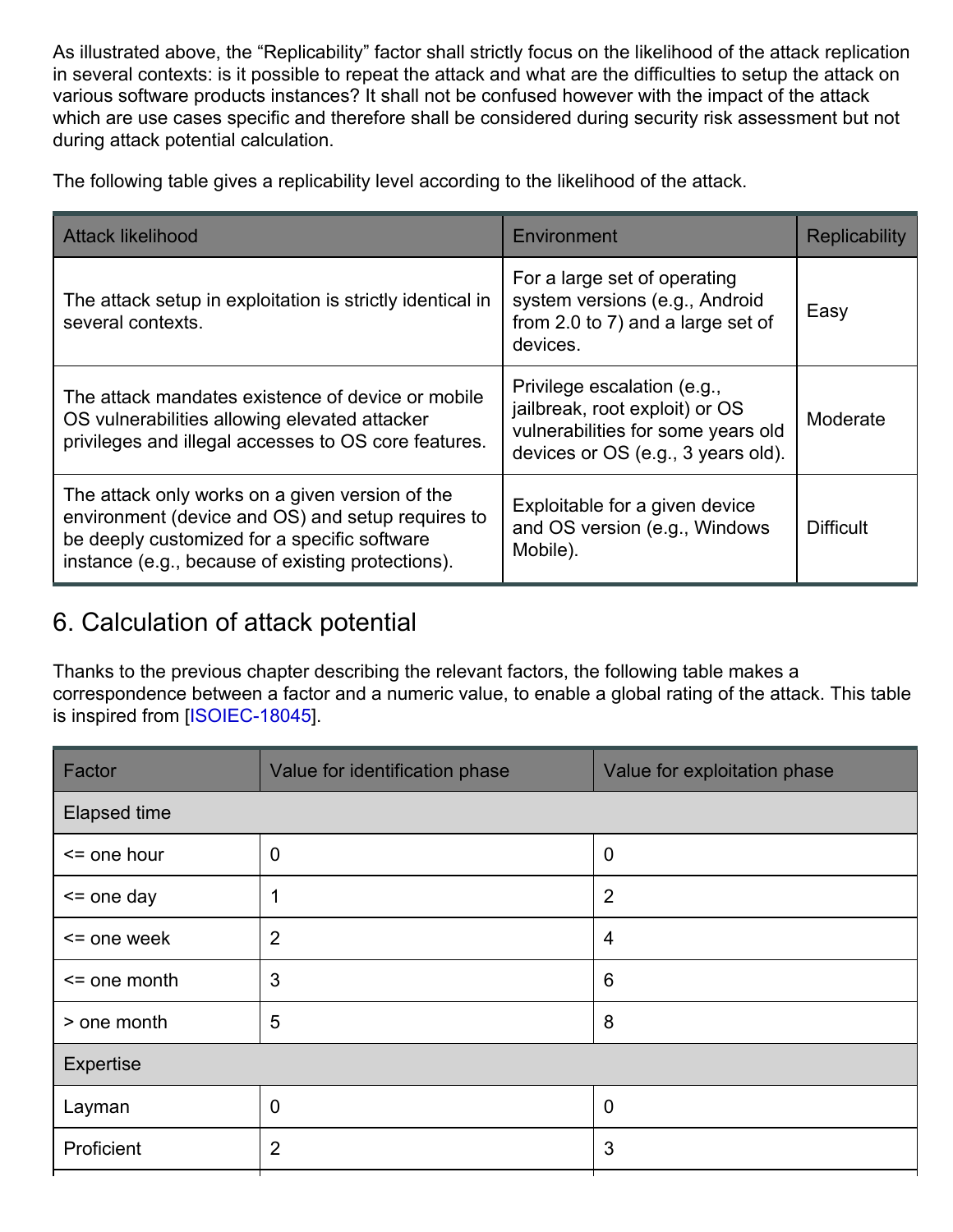<span id="page-8-0"></span>

| Expert                  | 5              | $\overline{5}$ |  |
|-------------------------|----------------|----------------|--|
| <b>Multiple Expert</b>  | $\overline{7}$ | $\overline{7}$ |  |
| Knowledge of TOE        |                |                |  |
| Public                  | $\overline{0}$ | $\pmb{0}$      |  |
| Restricted              | $\overline{2}$ | $\overline{2}$ |  |
| Sensitive               | $\overline{4}$ | 4              |  |
| Critical                | $6\phantom{1}$ | $6\,$          |  |
| Window of opportunity   |                |                |  |
| <b>Unlimited access</b> | $\mathbf 0$    | $\pmb{0}$      |  |
| Easy                    | 1              | $\mathbf 1$    |  |
| Moderate                | $\overline{2}$ | $\mathfrak{S}$ |  |
| <b>Difficult</b>        | $\overline{4}$ | $\overline{5}$ |  |
| Equipment               |                |                |  |
| Standard                | $\mathbf 0$    | $\pmb{0}$      |  |
| Specialized             | 1              | $\mathfrak{S}$ |  |
| Bespoke                 | $\overline{2}$ | $\overline{5}$ |  |
| Replicability           |                |                |  |
| Easy                    | <b>NA</b>      | $\pmb{0}$      |  |
| Moderate                | <b>NA</b>      | $\mathfrak{S}$ |  |
| <b>Difficult</b>        | $\sf NA$       | $\,6\,$        |  |

That makes software products meeting FIDO requirements at L1+ from rating 26 (and L1 from rating 12):

| Attack potential value (sum) | TOE resistant to attackers with attack potential of |
|------------------------------|-----------------------------------------------------|
| $0 - 11$                     | No rating                                           |
| $12 - 25$                    | <b>Basic</b>                                        |
| 26-32                        | Moderate                                            |
| $>32$                        | High                                                |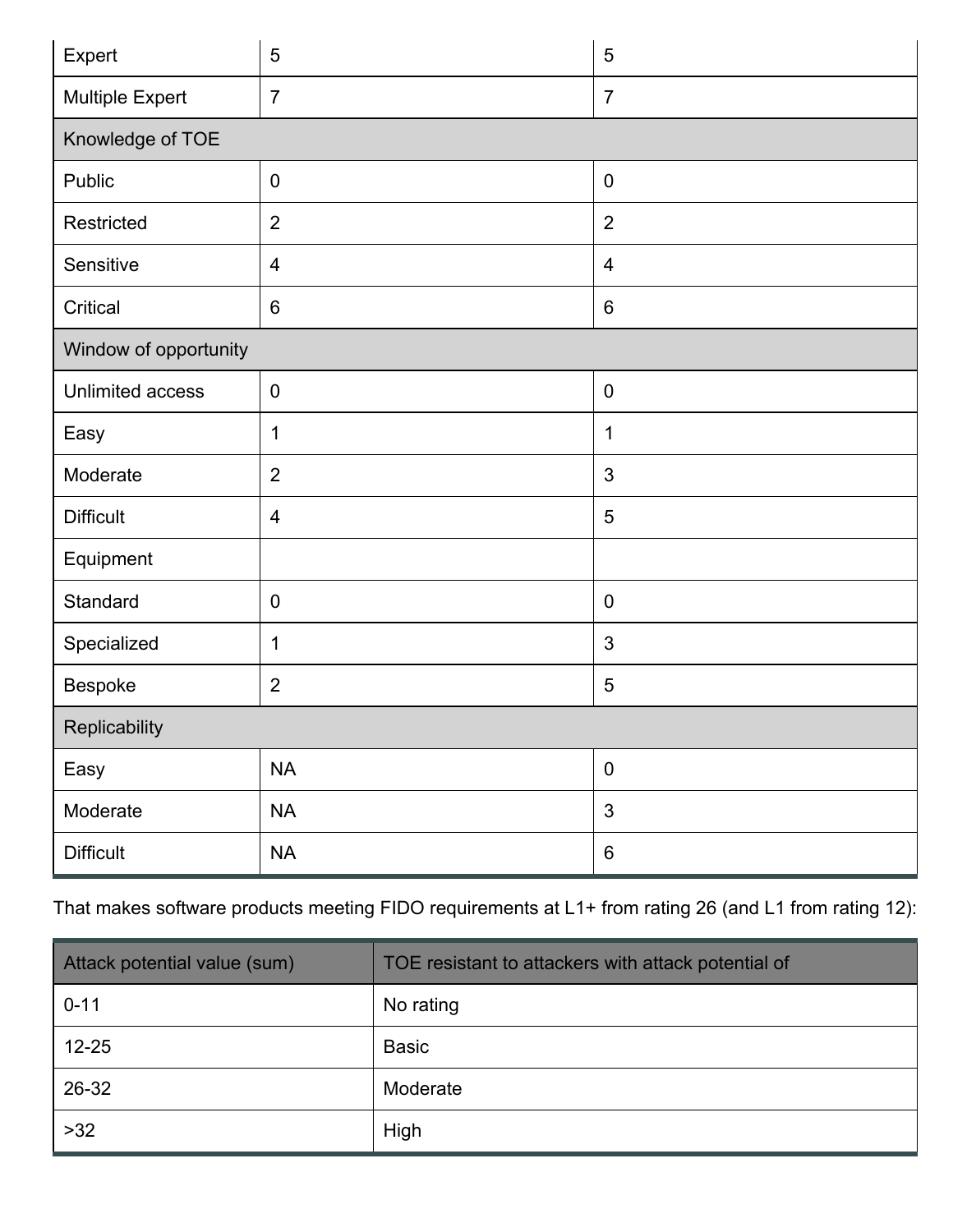# 7. Examples of software attack methods

Security mechanisms and countermeasures ensuring the protection of software L1+ products may involve several technologies and underlying mechanisms.

To ease the work of laboratories during FIDO certification and to allow them to individually test the resistance of some mechanisms (e.g., WBC), it may be requested to developers to provide specific FIDO product configuration (e.g., with some protection deactivated) to proceed with the tests.

If such configuration has been used and vulnerabilities are identified, laboratories may make a partial attack rating but with the following constraints:

The specific configuration shall be reflected in factor "Window of opportunity" and any additional information (e.g., specification, source code) in the "Knowledge of the TOE" factor.

In addition for each partial attack, if an example of rating is computed, it shall only be used to give an indication on the necessary efforts to perform a partial attack. Consequently the number of given points (total sum) shall not be computed/reported at all since it is only relevant to a full attack path.

The partial attacks described in this chapter only target a specific technology and are therefore not sufficient to demonstrate exploitable vulnerabilities. A full attack path in the context of software L1+ products likely needs to combine several partial attacks (including associated prerequisites).

The TOE is the binary application package which can be downloaded from the application store, as the most widespread use case in mobile environment, which is the L1+ target.

The following list of attacks is detailed in [\[CYBER](#page-12-8)]. All the following attacks are SOFTWARE attacks.

## 7.1 Partial attacks on the code protections

The focus is made on reverse engineering and runtime data extraction (tracing).

Reverse engineering covers a wide range of techniques and tools. One of the aims is to give the attacker a better understanding of the purpose of a binary or a function, often to come up with an equivalent but simplified code. It is of particular interest when targeting undocumented features.

Reverse engineering is attacker's ability to retrieve the code behavior (at design level) from software binary code or source code.

Reverse engineering tasks may be decomposed in several steps:

- First step consists into transforming (disassembling or decompiling) the binary code into source code equivalent. Ability of such transformation may require standard or specific equipment that could be automated. Similarly, the required expertise depends on code size/complexity and implemented countermeasures (see obfuscation techniques in [[CYBER](#page-12-8)]).
- Such primary transformation may not be enough to have an attacker's useful understanding of the software behavior (at design level) and thus additional transformation or code modelization (including cryptanalysis for White box Cryptography) may be required with different equipment and expertise.

Tracing, or the ability to obtain a trace of a software execution (record about a software execution or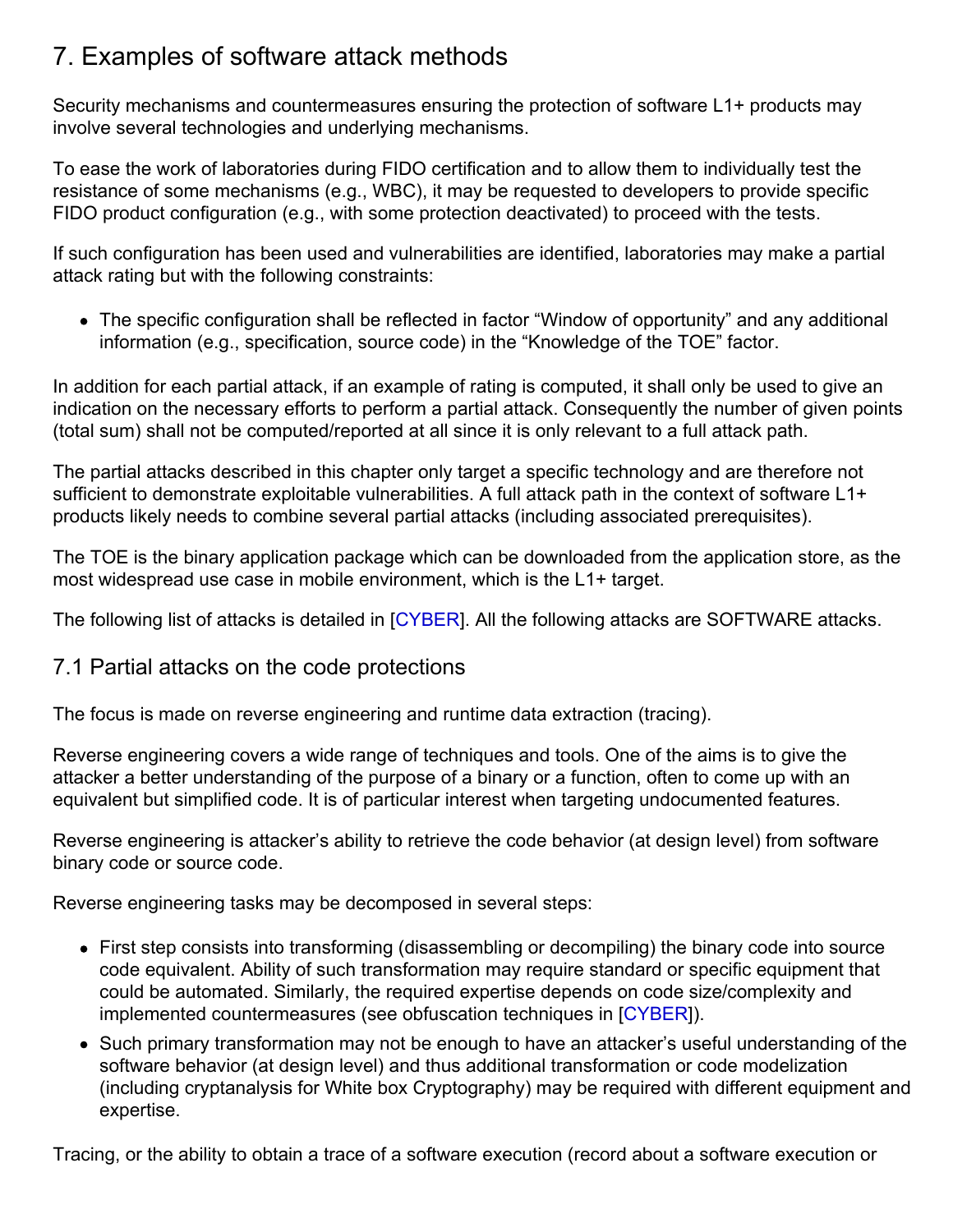<span id="page-10-0"></span>usage of resources …) is key for cryptographic attacks (side-channel attacks in particular). In the context of this document tracing is more generally linked to dynamic (runtime) analysis of the application's behavior, which is also of great interest to complete reverse engineering task. Tracing can be achieved at multiple levels (memory accesses, instruction registers), through multiple tools (debugger, Dynamic Binary Instrumentation (DBI), emulator).

Tracing tasks may be protected by several code protection mechanisms as exposed in [\[CYBER](#page-12-8)]. As such, the software could implement mechanisms to detect tampering, debugging or execution in emulated environment which are required to allow monitoring of the software runtime execution.

# <span id="page-10-1"></span>7.2 Partial attacks on the crypto protections (WBC)

The focus is made on Differential Computation Analysis and Differential Fault Analysis.

Similarly to other technical domains, the presence of a side-channel may be exploited to disclose data manipulated by a software. While physical properties (ex: power consumption or electro-magnetic emanations during software execution) can still be used, the white box attack context requires to also consider software manipulations. As such, classical side-channel analysis techniques could be applied to software traces of a binary execution and therefore tracing tasks, as reported in previous section, is a prerequisite.

There are various examples of side-channel techniques. For each of the side-channel techniques, additional prerequisites may apply for the effectiveness of the attack such as ability to choose (i.e., controlled by attacker) the input to the cryptographic engine.

Similarly to other technical domains, the execution of a software could be perturbed (permanently or temporarily) by some faults creating an abnormal behavior that could be further exploited for controlling software execution or disclosing software data. For smart cards domains such faults could be generated by physical resources (ex: power, laser, electro-magnetic glitches …). In the context of FIDO L1+ products only faults generated by software are to be considered such as manipulation of registers (ex: Program Counter), memory or instruction flow.

Computation of cryptographic algorithms (including WBC) is a particular target possibly showing algebraic weaknesses (ex: Differential Fault Analysis (DFA) on AES).

## 7.3 Relevant (full) attacks methods

This section describes two attacks (one local, one remote) against a FIDO L1+ Authenticator.

## **7.3.1 Local Expert attacker**

## **Scope of the attack**

Key (Authentication) disclosure through local leakage (ECDSA key extraction through DCA) accessing locally to user device and reusing disclosed sensitive data in attacker controlled device.

## **Associated threat to the attack**

Considering a threat as, attacker masquerades user using genuine authentication method and the authentication key discovered from the user device and installed in attacker device.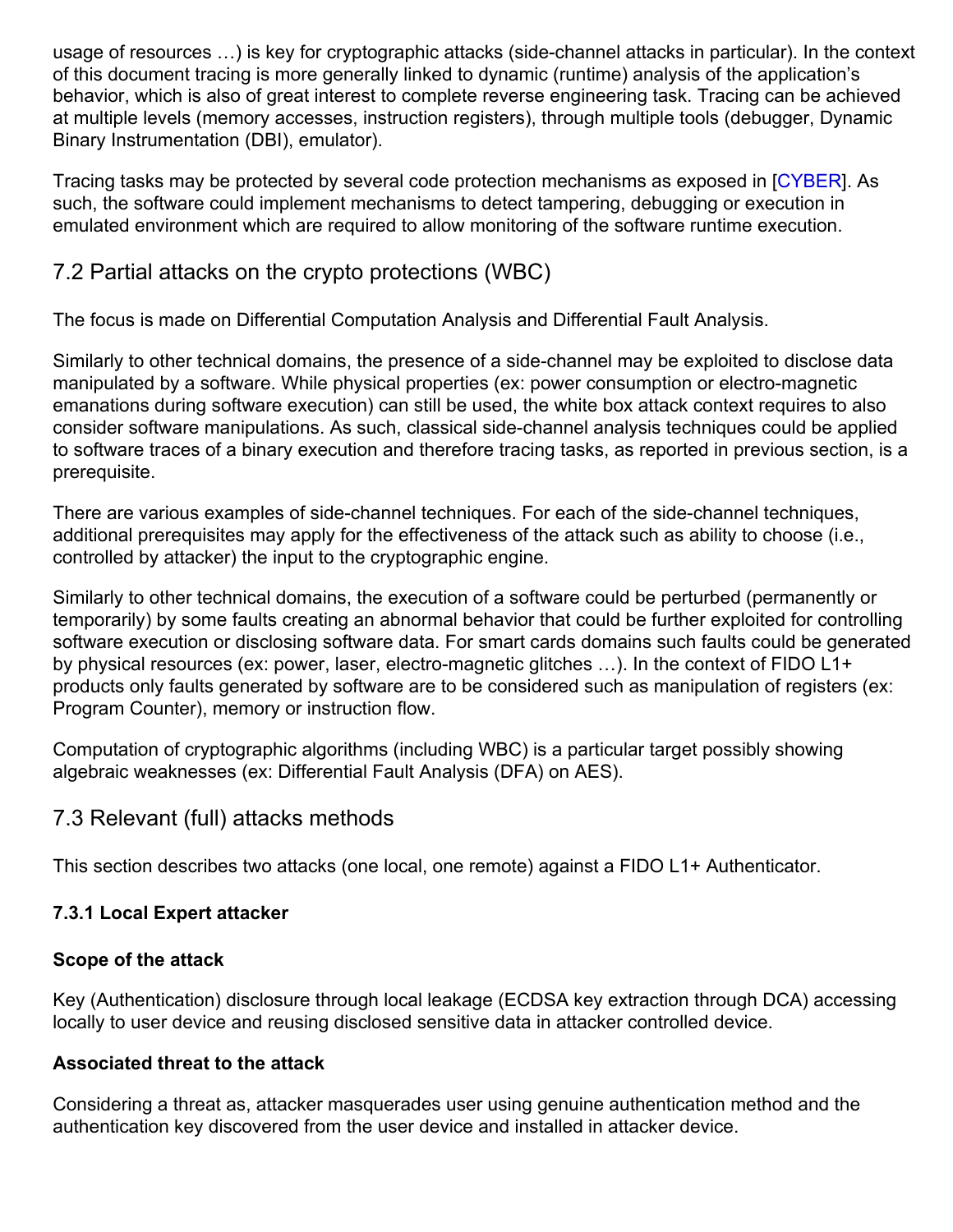## <span id="page-11-0"></span>**Description of the attack**

### *Identification*

- 1. Attacker is supposed to be able to install application on its own device and to be registered to be able to run application on its own device. Then attacker can try to understand and then defeat the software protection of the application and underneath environment (i.e., OS).
- 2. Attacker has obtained knowledge of application own device and will try to demonstrate its ability to retrieve user sensitive data from user device. As a result, a procedure (automated partially or not) to retrieve sensitive data of application's instance on user device is implemented (this scenario requires direct local access to the user device).
- 3. Attacker that captured user sensitive data using above implemented procedure will demonstrate its ability to reuse (clone) user sensitive data in attacker device, thus masquerading the user. As a result, a procedure (automated partially or not) to perform illegal authentication with imported user sensitive data is implemented.

### *Exploitation*

- 1. Attacker accesses to user device and applies procedure defined in identification steps to capture sensitive user data.
- 2. Attacker applies procedure defined in identification steps to perform authentication operation on behalf of user and usits own device.

### **7.3.2 Remote Expert attacker**

#### **Scope of the attack**

Key (Authentication) disclosure through remote leakage (ECDSA key extraction through DCA) accessing remotely to user device and reusing disclosed sensitive data in attacker device.

#### **Associated threat to the attack**

Considering a threat as, attacker masquerades user using genuine authentication method and the authentication key discovered from the user device using remote attack and installed in attacker device.

#### **Description of the attack**

#### *Identification*

- 1. Same as for local attacker.
- 2. Attacker has obtained knowledge of application on its own device and will try to retrieve user sensitive data from user device by installing and executing some malicious code on targeted device remotely. As a result a procedure (automated partially or not) to retrieve sensitive data of application instance on user device is implemented.
- 3. Attacker will try to demonstrate its ability to reuse user sensitive data in attacker device to masquerade user from attacker device. As a result a procedure (automated partially or not) to perform authentication with disclosed user sensitive data using application instance on the attacker device.

## *Exploitation*